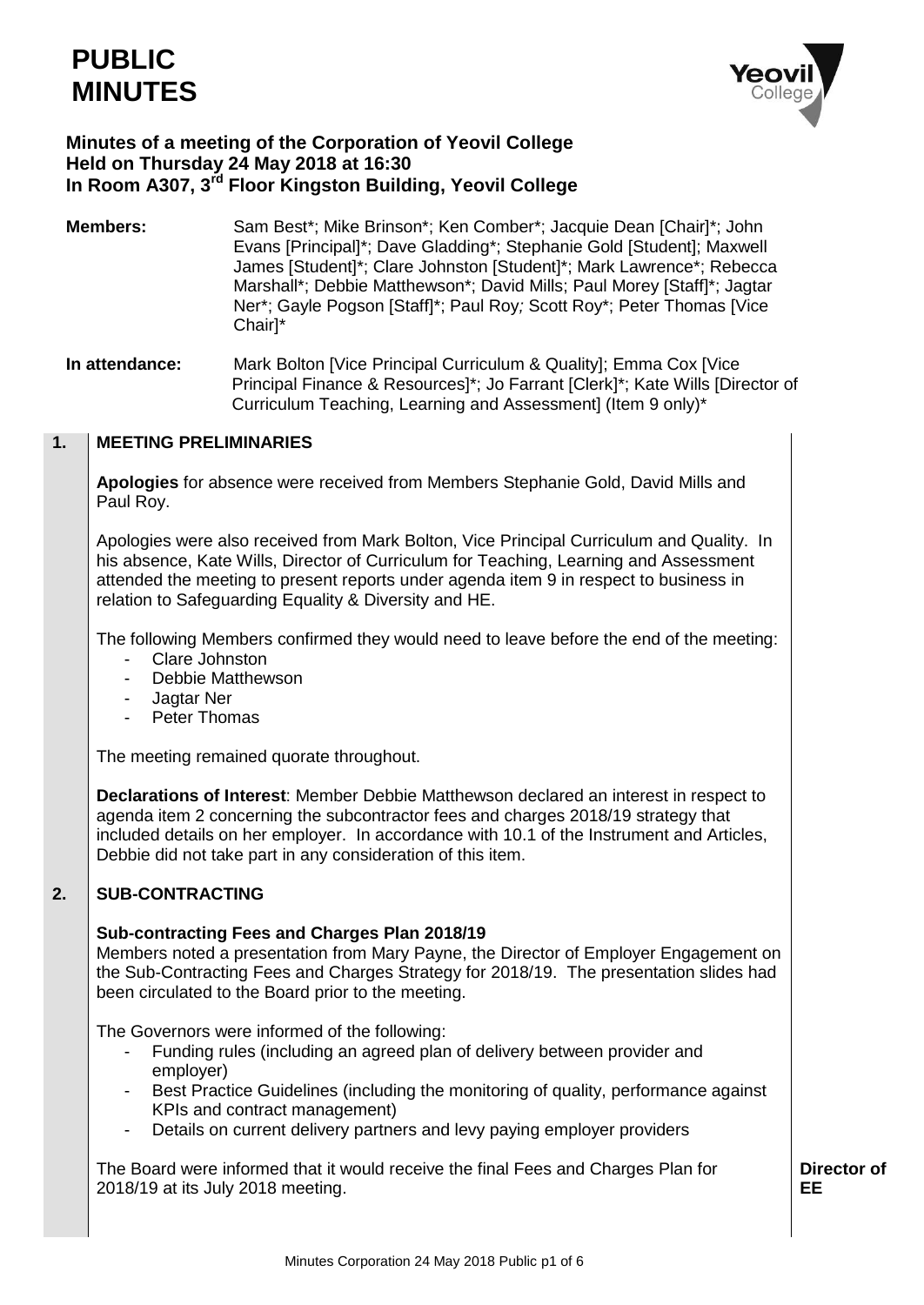# **Addendum to Contract**

The Board **APPROVED** an addendum to contract between the College and Integer Training Limited to increase the Maximum Contract Value against the original contract value. In accordance with 16.9 of the Financial Regulations **"….**contracts in excess of £100,000 requires the consent of the full Corporation…".

Mary was thanked for her comprehensive update and left the meeting at 16:45.

#### **3. MINUTES OF CORPORATION MEETINGS**

The Board **APPROVED** the following minutes as true and accurate records of the meeting held on:

- 26 April 2018 Public
- 26 April 2018 Confidential

Both sets of minutes were signed by the Chair. The public version would be uploaded onto the College website.

#### **4. MATTERS ARISING**

The action and query sheet was **noted**, reviewed and updated. Actions were either complete, included elsewhere on today's agenda or being appropriately tracked and carried forward.

The Vice Principal Finance & Resources updated the Board on latest developments in respect to the reclaim of VAT on the two new builds. The Board was informed that there would be no opportunity to reclaim VAT for costs associated with the Davinci extension. There remains some uncertainty as to whether the College could reclaim VAT on the cost associated with the build of the Screwfix Construction Centre. This matter would continue to be dealt with by management.

#### **5. PRINCIPAL'S REPORT**

The Board **noted** the Principal's comprehensive report which provided updates on:

- Increased bus services from Shaftesbury and Gillingham. The Board congratulated Steve Battersby, Director of Curriculum School Partnerships and Innovation on his achievements with this particular area of work
- Improvements to market share of applications compared to the same time last year
- 3G sports pitch
- School partnerships
- 2016/17 national data
- KPIs and Operating Statement

### **There were no strategic actions to approve within the report**.

The Board then reviewed the Operating Statement. Particular reference was made to the key action in respect to inaccuracies found in the ALP's value added scores. The Board was informed that value added would be reviewed in detail by the Quality and Assurance Committee which meets on the 18 June 2018.

#### **6. CHAIR'S REPORT**

The Board noted key areas of business from today's earlier Search and Governance Committee Meeting.

The Board **APPROVED** the following recommendations to secure continuity whilst fundamental decisions are made about institution in terms of its finances and estates:

 An extension to the Chair of the Corporation's Terms of Office from 31/07/2018 to 31/07/2019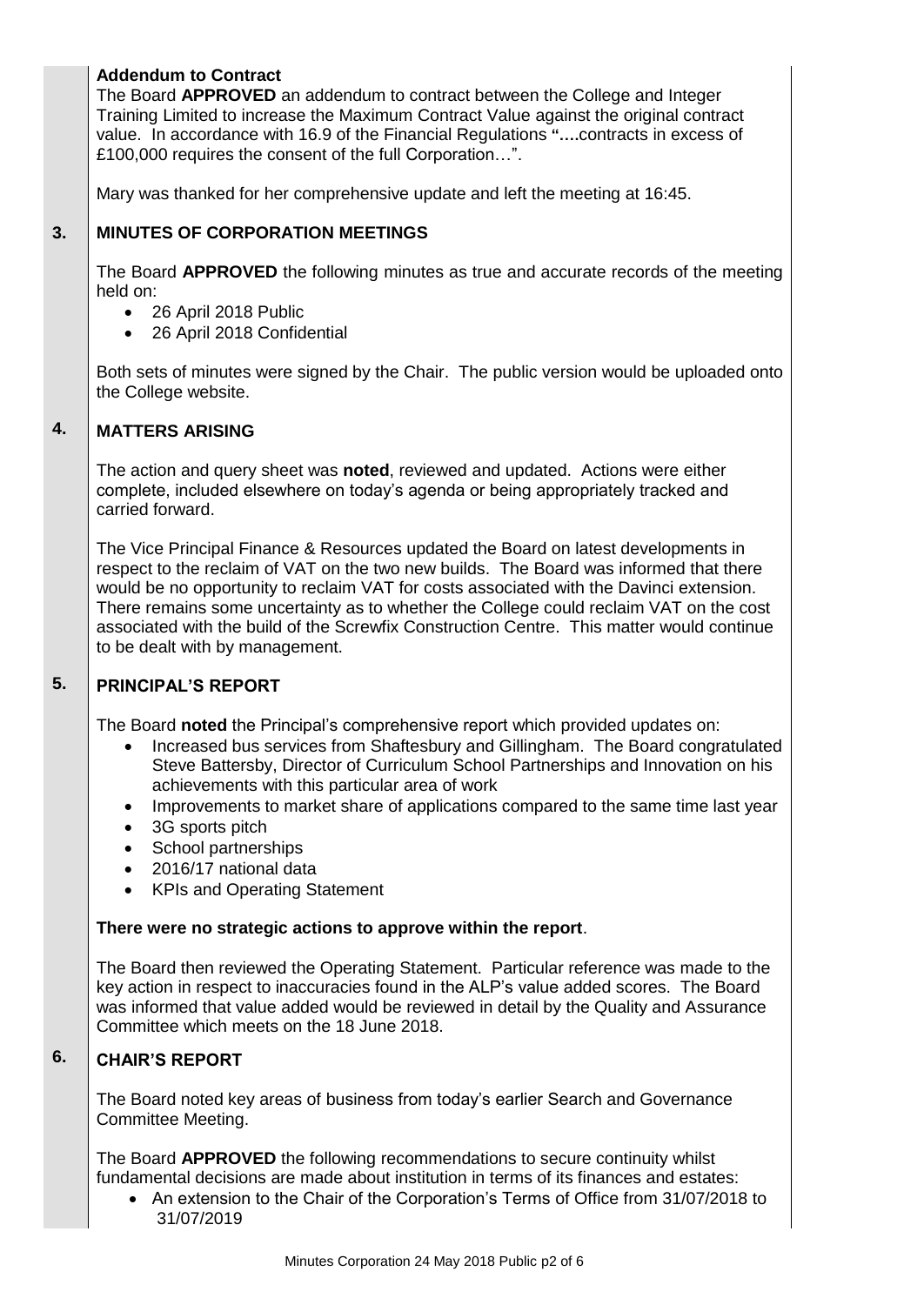- An extension to the Vice Chair of the Corporation's Terms of Office from 31/12/2018 to 31/12/2019
- An extension to Member Scott Roy's Terms of Office from 20/12/2018 to 20/12/2019

The Board was informed of the recommendations in respect to the new composition of the Board's Committees effective from the 14 June 2018 as detailed in a paper that had been prepared by the Clerk. The Board **APPROVED** the following recommendations of its Search and Governance Committee:

- With the departure of the current Audit Committee Chair imminent on the 13 June, Member Ken Comber would take over as Chair of the Committee with Member Jagtar Ner acting as Vice Chair.
- Member Debbie Matthewson would act as Vice Chair to the Quality and Assurance Committee with Peter Thomas remaining as Chair.
- Member David Mills would act as Chair Design to the Search & Governance Committee with Jacquie Dean remaining as Chair.
- The formalisation of a Finance and Remuneration Committee which would be chaired by Mike Brinson. Member Scott Roy would continue to lead on all matters of business in respect to Remuneration. The Board was reminded this new Committee had been formed in accordance with Article 4 which states "Members of the Audit Committee should not be members of the Finance Committee".

#### **7. FINANCIAL UPDATE**

# **April 2018 Management Accounts**

The Board discussed the related financial commentary within the April 2018 Management Accounts in addition to noting a verbal update from the Vice Principal Finance and Resources.

Significant variances of +/- £25k against budget were highlighted and explained in detail. Particular points noted were:

- ESFA AEB enrolments are behind the anticipated profile primarily due to some sub-contractor enrolments not yet on the system. The full year forecast remains achievable
- HE tuition fees a number of withdrawals before the end of the second semester mean these students are only liable for 50% of fees
- "Non-pay" now includes the forecast spend on premises but only the immediate/urgent priorities to maintain operations

**The remaining business discussed under this item was recorded separately in a confidential set of minutes.**

#### **8. GENERAL DATA PROTECTION REGULATION (GDPR)**

The Board noted a report that had been prepared by the Vice Principal Finance and Resources who also acts as the College's Data Protection Officer. The Board were informed of the steps that had been taken to date to prepare for the introduction of the General Data Protection Regulation (GDPR) which comes into force on 25 May 2018. Specific points highlighted to the Board included:

- Under GDPR, the College will have 72 hours to report a breach regardless of working days or holidays
- GDPR Panel established chaired by the Data Protection Officer which will meet regularly (termly in the first year) to review progress and compliance

The Board expressed that it was confident that robust processes are in place to ensure that the College meets the new obligations of the Regulation. Emma Cox was praised for her hard work in respect to this matter.

The Board were then asked to review the Data Protection Policy which had been re-written to reflect the requirements of the new GDPR. The Board **APPROVED** this policy.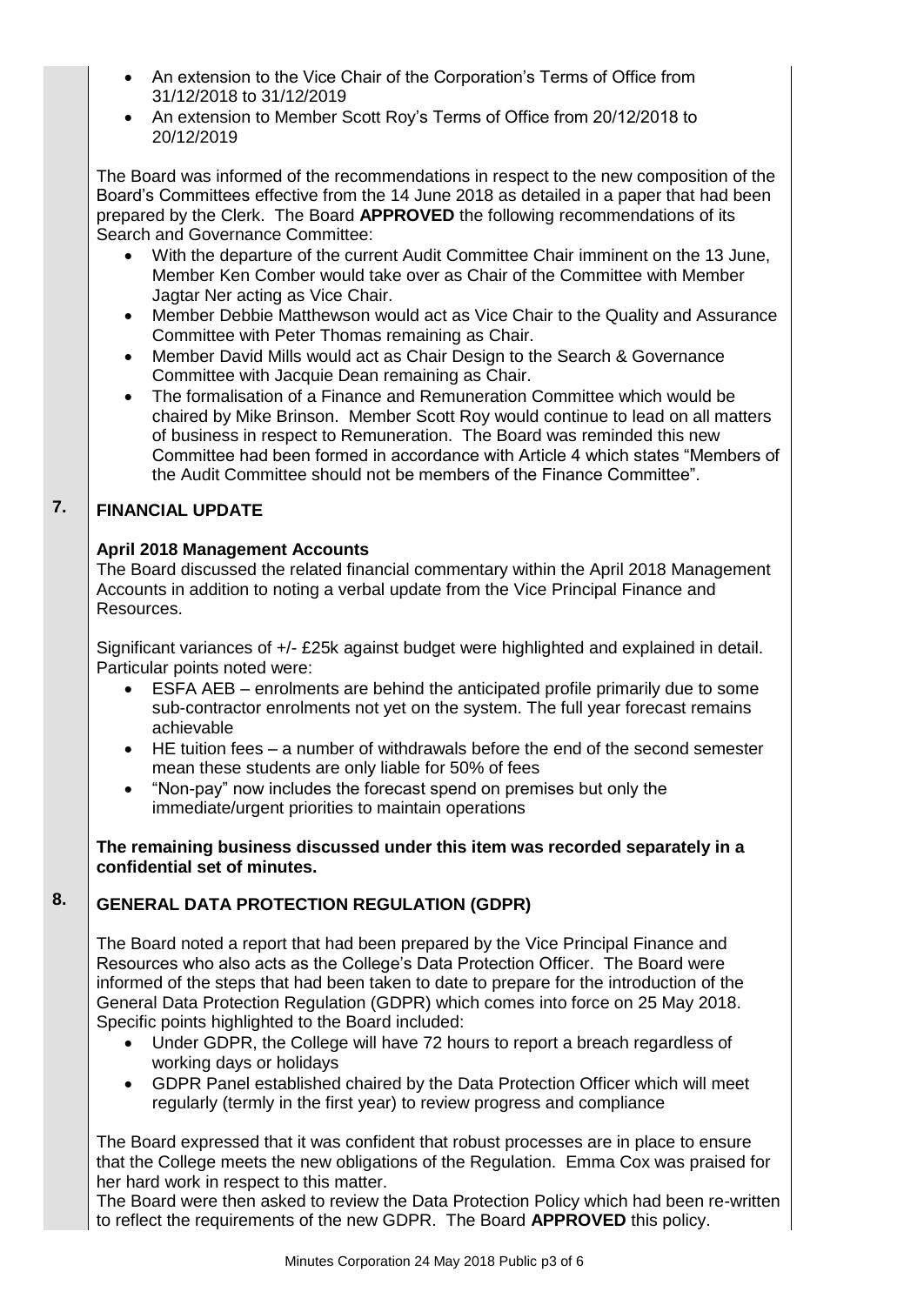### **Jagtar Ner left the meeting at 18:30. The meeting remained quorate.**

#### **9. LEGAL, POLICY AND REGULATORY MATTERS**

### **Application approval**

Based on the recommendations of its Search and Governance Committee, the Board **APPROVED** the appointment of **Lee Harwood** as a new Corporation Member for a four year term of office commencing on 21 June 2018. It was also agreed that Lee would act as the Vice Chair on the newly formed Finance & Resources Committee.

### **Application approval**

Based on the recommendations of its Search and Governance Committee, the Board **APPROVED** the appointment of **Netta Meadows** as a new Corporation Member for a four year term of office commencing on 21 June 2018. It was also agreed that Netta would become a member of the Audit Committee.

### **Updated Meetings Schedule 2018/19**

Based on the recommendation of its Search and Governance Committee, the Board **APPROVED** the proposal to remove the November Board meeting from all future schedules in order to bring the number of Board meetings down to an acceptable seven per year. This proposal was supported based on the increase of sub committees and the reassurance given by the Clerk that usual business at this time of year can be brought forward or deferred to other Board meetings throughout the year.

### **Debbie Matthewson left the meeting at 18:45. The meeting remained quorate.**

### **Amendments to the Instrument of Government and Standing Orders**

Based on the recommendation of its Search and Governance Committee, the Board **APPROVED** the following amendments to its Instrument of Government and Standing Orders.

Instrument of Government Insertion at 13.4 Proceedings of Meetings

Corporation Standing Orders Insertion at 11.5 Proceedings of Meetings

"In circumstances were Board approval is needed at short notice and only with the authority of the Chair and Vice Chair, a vote on single items of business may be gathered by email. This requires a minimum of 7 votes to be registered".

### **Policy Approvals and Delegation arrangements**

The Corporation **noted** the annual policies monitoring information and **APPROVED** the delegation and associated arrangements as set out in the paper.

 **Kate Wills joined the meeting at 18:50 to present reports in respect to Safeguarding, E&D and HE.**

### **Equality and Diversity Policy**

The Board **APPROVED** the Equality and Diversity Policy which had been updated with only minor changes (primarily name and job title changes).

### **Equality and Diversity Annual Report 2017/2018**

The Board **noted** the Equality and Diversity Annual Report which detailed progress made during the past year in respect to Equality Duty and Action Plan; Events; Training; links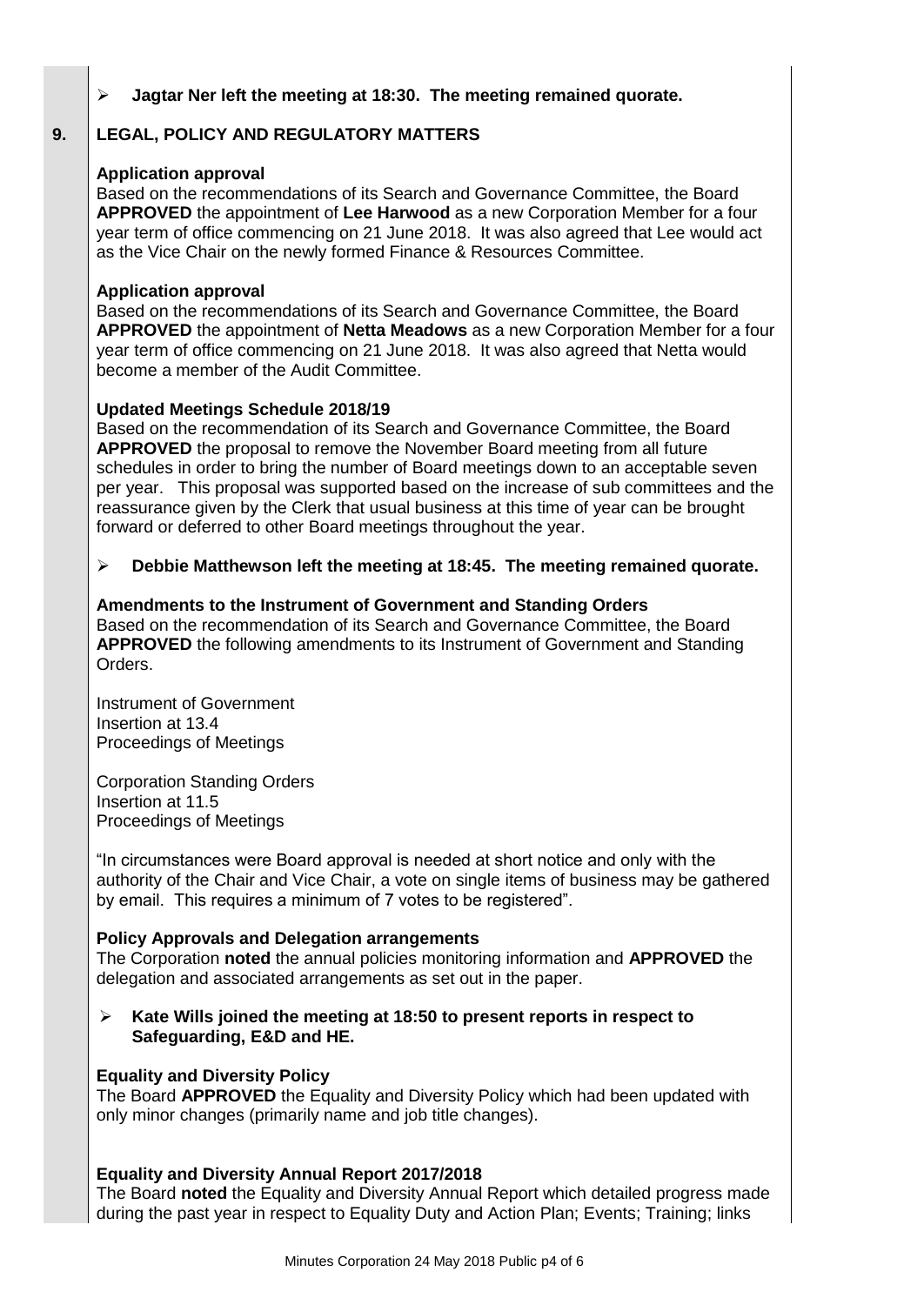with External Agencies; Safeguarding audits and support for students with complex needs. The Board asked for future annual reports to include more statistical data, particularly on BME, gender profile and looked after children.

# **Safeguarding and Equality & Diversity update**

The Board **noted** an update on notable events and key information in respect to matters concerning safeguarding and E&D. Particular points made reference to were:

- The significant rise in the number and complexity of students receiving support relative to their poor mental health
- The purchase of a new and secure software called "My Concern" for recording and managing all safeguarding concerns
- Mental Health Awareness Week concluded with a parents evening to support families who have children experience poor mental health
- Initial contact has been made with new 2018/19 students who have been identified as having additional needs to support them with their transition
- In 2018/19 Governors are to receive refresher training relative to safeguarding and E&D

### **HE Update**

The Board **noted** a report detailing activity relating to the College's HE provision. Particular points made reference to were:

- A decline in HE student numbers against a back drop of increasingly low 18-25 participation across the country. The Board noted the 3 priority strands of work to increase learner numbers.
- Office for Students is the new single regulatory body for HE. The submission has been a complex and resource intensive exercise but was submitted ahead of deadline. It is likely that there will be some additional work to be done to revise the submission between the submission window and late September when the submission review window closes.

Although concerning, the Board was confident that adequate actions are in place to build a provision aligned to market demand.

The Board was reminded that HE updates has been added as a standing agenda item at every Board meeting to ensure regular and continual monitoring of progress being made against the HE strategy plan.

 **Peter Thomas, Clare Johnston and Kate Wills left the meeting at 19:05. The meeting remained quorate.**

### **Lead Governor Voice SED**

No comments on this occasion.

#### **Student Voice**

No comments on this occasion.

#### **Staff Voice**

The following questions and comments were raised:

- **GDPR** whom in College should staff contact for advice on day to day guidance? It was announced that staff should contact the GDPR Panel Member Derrick Goddard.
- **Staff parking proposals** no negative comments from staff had been made apparent.

#### **10. ANY OTHER BUSINESS**

There were no other items of business.